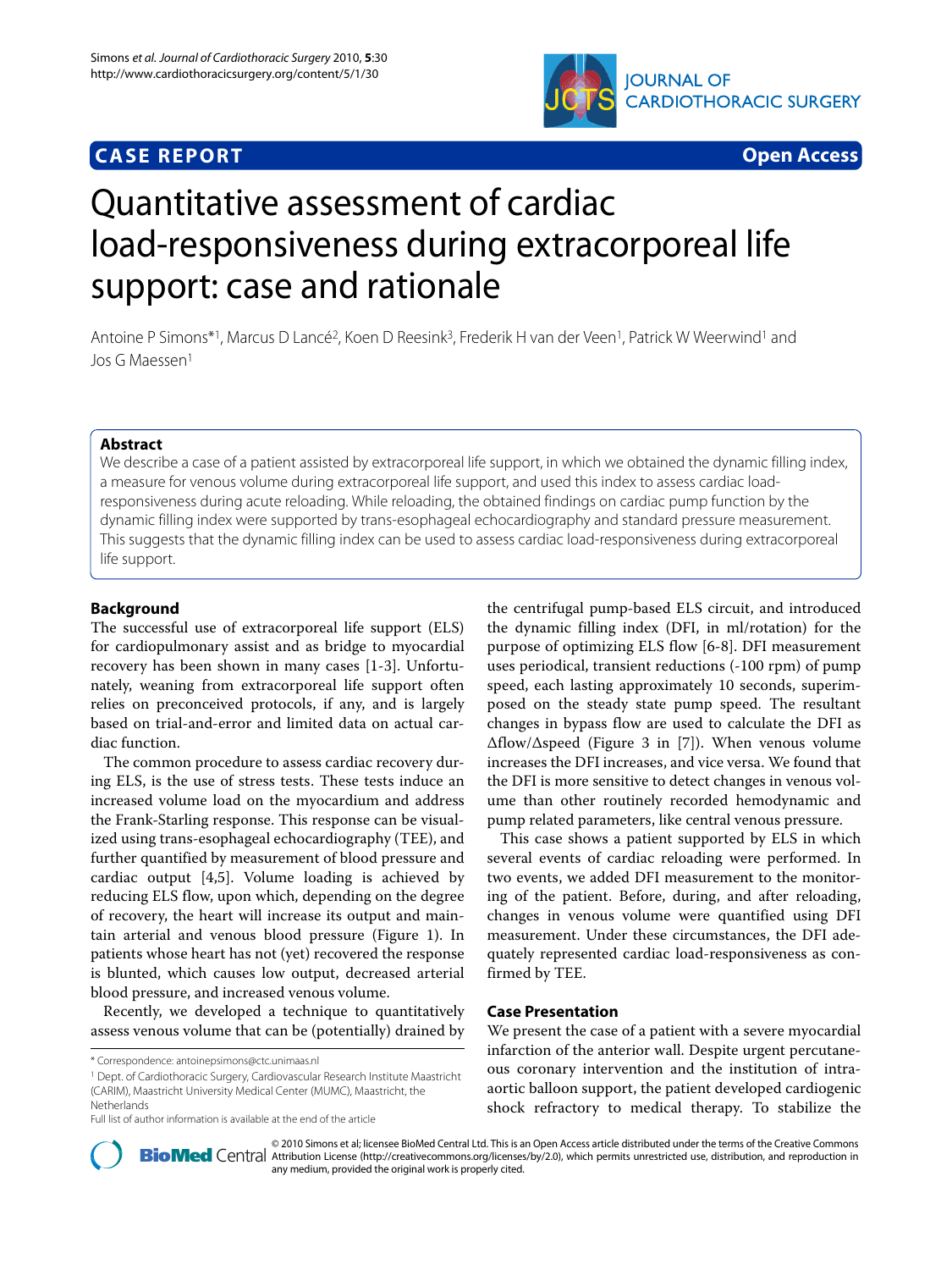<span id="page-1-0"></span>

acute reduction of pump flow (e.g. from 4 to 2 l/min), the patient remains hemodynamically stable if cardiac load-responsiveness is sufficient (upper left). If cardiac load-responsiveness is blunted, the heart is not able to take over output, and venous volume will increase (upper right). Venous volume modulates the relation between pump speed (s) and flow (f) in the assisted circulation, which can be quantified by the DFI, i.e. the slope of the curve Δf/Δs. The DFI will not increase with diminished ELS flow when cardiac load-responsiveness is good (lower left), but will increase if cardiac load-responsiveness is decreased (lower right). CVP, central venous pressure; ABP, arterial blood pressure; RV, right ventricle; LV, left ventricle; SVR, systemic vascular resistance.

patient hemodynamically and provide adequate respiratory support, extracorporeal life support (ELS) was started with an assist flow of 4.2 l/min (Permanent Life Support, Maquet Cardiopulmonary AG, Hirrlingen, Germany).

# **Observations during cardiac reloading**

We show a less successful and a more successful outcome of on-pump cardiac load-responsiveness. Cardiac reloading was performed by reducing bypass flow by approximately 40-45% with concomitant inotropic support. DFI measurements were performed during full unloading (bypass flow >4 l/min), during reloading (bypass flow  $\approx$ 2 l/min), and again during subsequent full unloading (bypass flow >4 l/min). The number of DFI measurements for each level of support ranged from 5 to 15, and was 12 on average. The hemodynamic condition and corresponding mean DFI in the two events of reloading are presented in Figure [2.](#page-2-0)

As support flow was reduced during the first event on day 3, from 4.2 to 2.2 l/min (Figure [2,](#page-2-0) left), the patient became hemodynamically unstable despite intravenous dobutamine administration. TEE showed poor ventricular function. Radial artery pressure dropped (13%) and central venous pressure rose (44%). The DFI increased by 30%, from  $1.8 \pm 0.2$  to  $2.3 \pm 0.2$  ml/rotation (p<0.001). To stabilize the patient again, flow was increased back to 4.1 l/min. The DFI subsequently decreased by 35%, returning to  $1.7 \pm 0.2$  ml/rotation (p<0.001). The second reloading event described here was started at day four (Figure [2](#page-2-0), right). ELS flow was reduced from 4.0 l/min to 2.4 l/min. Parallel TEE indicated improved ventricular wall contrac-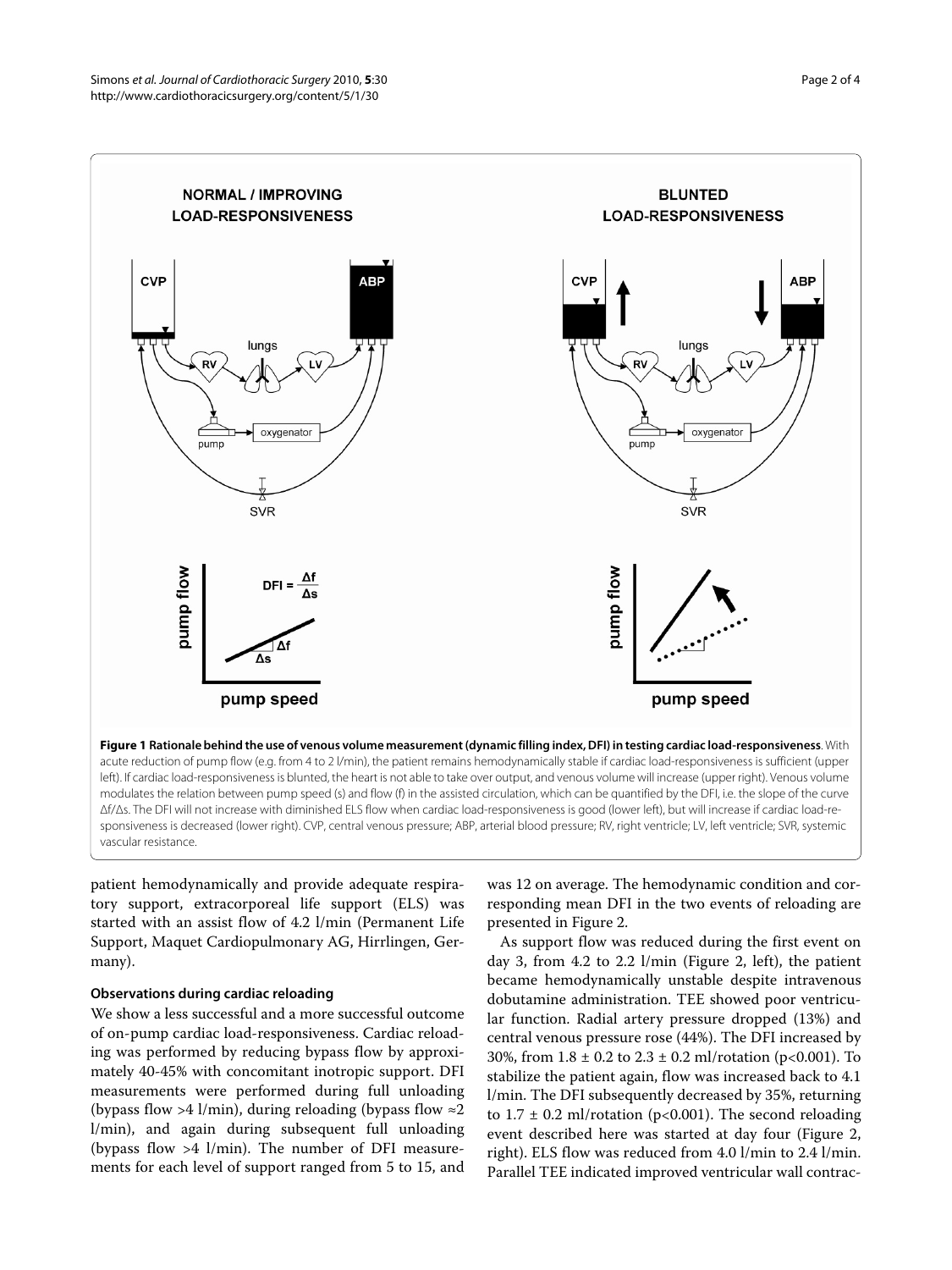<span id="page-2-0"></span>

tility, and the patient remained hemodynamically stable with a dobutamine infusion set to 5 μg/kg/min. This time, the DFI did not change significantly (p>0.05). Although the DFI readings were not directly included in the evaluation of load-responsiveness, they did independently and quantitatively confirm the increased cardiac load-responsiveness as judged from the TEE and pressure data. After the positive result of this stress test, pump flow was set back to 4.0 l/min to give the heart additional time to recover.

During the next four days, central venous and radial artery pressure indicated improved hemodynamic stability. An improvement of left ventricular function was confirmed by TEE. Based on the observation that cardiac load-responsiveness improved, further DFI measurements were stopped. After three more days of ELS, the patient was weaned from the extracorporeal system with the balloon pump (1:1) in place for additional afterload reduction, and on inotropic support (milrinone 25 μg/kg/ h).

# **Discussion**

This report presents a patient assisted by extracorporeal life support (ELS) in which we demonstrated the use of the dynamic filling index for the quantitative assessment of cardiac load-responsiveness.

The common procedure to assess weanability from cardiac support consists of reduction of device flow, while intensivists, cardiac surgeons, cardiologists and perfusionists are consulted to confirm the rather subjective findings on cardiac recovery. This clinical routine is addressed by Schmid et al. [[9\]](#page-3-7), who state that weaning protocols are more exemption than routine, and that patient selection, diagnosis of adequate myocardial recovery, and timing of explant surgery are still unresolved. Pitsis et al. described intermittent unloading and loading of the heart in LVAD-supported patients [\[10](#page-3-8)], which can be regarded as cardiac muscle training prior to weaning. In such settings, TEE can be used to visualize cardiac function [\[4](#page-3-2)]. TEE, however, provides only a snap shot of the current situation, whereas pressure and cardiac output are measured continuously. In that context, Hoshi et al. described quantitative assessment of cardiac function by continuous measurement of the eccentric displacement of the centrifugal pump impeller [\[11](#page-3-9)]. Their measuring principle, however, can only be applied to fully magnetically levitated assist pumps. In all these cases, DFI measurement may support the TEE and hemodynamic observations by providing instant and quantitative information on cardiac pump function. Moreover, DFI measurement is by design applicable to all types of centrifugal pumps. When performed in a regular fashion, the DFI might even enable optimizing the actual weaning process.

In the case presented here, central venous pressure and DFI showed comparable changes in response to ELS reduction and indicated similar changes in cardiac loadresponsiveness. Central venous pressure measurement, however, depends on catheter placement, i.e. the location of pressure measurement (jugular vein, caval veins, atrium). When pressure is measured near the inlet of the venous ELS cannula, a change in central venous pressure read-out will, along with hydrostatic pressure, also reflect the rate of suction by the ELS circuit, rather than cardiac preload. Therefore, changes in central venous pressure may in some cases not reflect true changes in cardiac preload. The DFI is a measure of on-pump venous volume [[7\]](#page-3-6), and changes in DFI during reduced unloading (i.e. reduced ELS flow) could be a more reliable measure than central venous pressure. We previously found that DFI is more sensitive to small changes in venous volume than pump inlet pressure/central venous pressure [[8\]](#page-3-5). Therefore, if a reliable central venous pressure is unavailable, DFI can be an alternative to assess cardiac load-responsiveness during ELS.